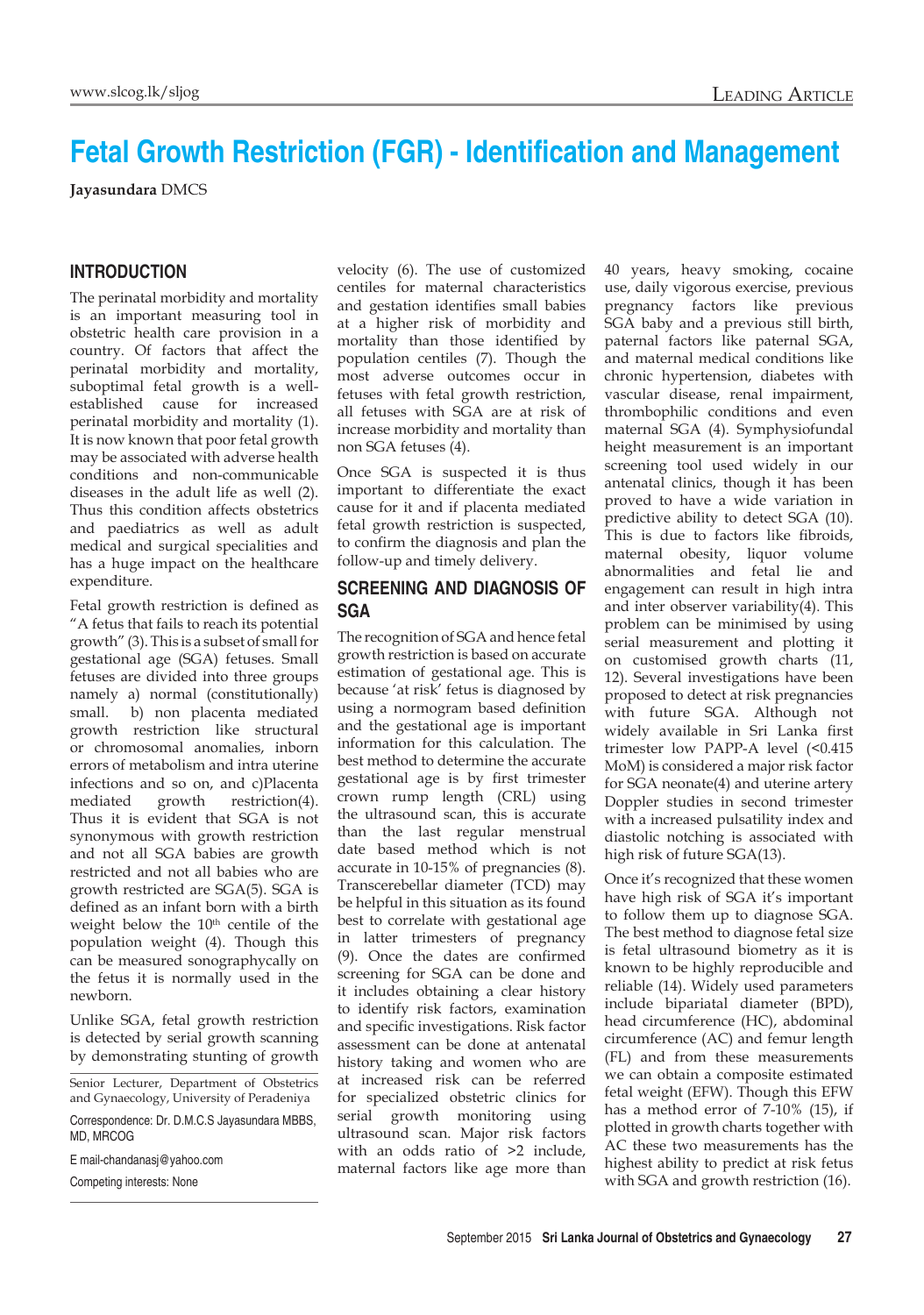# **Identifying the Aetiology of SGA and diagnosis of placenta mediated fetal growth restriction (FGR)**

As stated above SGA can be one out of three aetiologies, constitutionally small fetus who is otherwise healthy, a non placenta mediated growth restriction and placenta mediated growth restriction. The distinction between constitutionally small fetus and a fetus who is failing to reach its growth potential and hence FGR can be done by serial monitoring of fetal growth and AC using customized growth charts (17). Due to intra and inter observer variability resulting in high false positive rate, It's recommended that these serial scans has to be done at least 3 weeks apart for accurate diagnosis of stunted fetal growth (18). Once the EFW of AC is found to be less than the 10<sup>th</sup> centile for its gestation or if the growth rate of the fetus is lagging it's important to refer the patient for further investigations for monitoring and optimum timing of delivery as this may be due to placenta mediated growth restriction (4). Early onset SGA with severe fetal growth restriction can be due to non placenta mediated growth restriction. Common causes of non placenta mediated growth restriction include congenital abnormalities, fetal chromosomal abnormalities and fetal infections (19.20). Thus it is impotent if early onset FGR is found to refer the patient for a fetal medicine unit to exclude fetal anomalies and fetal infections like cytomegalovirus, toxoplasmosis, malaria ECT, and also refer to genetic studies for kariotyping  $(4)$ .

## **Prevention of fetal growth restriction**

Commencing low dose antiplatelet medications like Asprin in patients before 16 weeks has been found to reduce the incidence of fetal growth restriction in women at risk of developing pre eclampsia (21). Though heavy smoking can lead to high risk of SGA and cessation of can reduce incidence of fetal growth restriction this is not a major problem in pregnant Sri Lankan women. Other than these interventions above there are no proven methods available to prevent fetal growth restriction (4). Thus once fetal growth restriction is diagnosed it is important to monitor these foetuses to optimize the timing of delivery as this may be the only method available to improve the neonatal morbidity and mortality (23).

# **Antenatal surveillance and timing of delivery**

In the management of growth restricted fetus due to placental insufficiency we are faced with two main risks, if kept in utero when there is severe reduction on oxygen supply will lead to fetal hypoxia and death and intervening to early will lead to prematurity and its devastating complications. Thus timing of delivery is the most important decision in fetal growth restriction. To help us time the delivery careful monitoring of fetal wellbeing is of paramount importance. In addition, once fetal growth restriction is suspected in preterm fetus, it is important to consider antenatal corticosteroids if there is a risk of early delivery prior to 35+6 days of gestation (4). As steroids are known to cause fetal heart rate abnormalities like reduced variability and number of accelerations it is important to keep this in mind when assessing fetal heart rate pattern after steroid administration (24).

Fetal wellbeing assessment is an integral management arm in growth restricted fetus as it will provide us with information on accurate timing of the delivery. Though the GRIT trial (25) which assessed whether immediate delivery after completion of steroids or continuation of pregnancy and delivery once any fetal wellbeing tests becomes abnormal or at favourable gestational age found not much difference in parinatal outcome in either method, continuation of pregnancy may be of value in extreme prematurity. Of various methods used in fetal wellbeing assessment, the most commonly used methods are Doppler flow metry (arterial and venous), cardiotocography (CTG), amniotic fluid volume evaluation, fetal biophysical profile and fetal movements.

## **Fetal Doppler studies**

Commonly measured fetal vessels include umbilical artery, middle cerebral artery and venous Doppler like ductus venoses and inferior vena cava. The umbilical artery Doppler (UAD) studies will give information about placental resistance; it will increase when the compliance of placental vascular bed is reduced. The pulsatility index (PI) assessment is commonly used. PI values increase as the peripheral vascular resistance increases. The diastolic flow in the umbilical artery will give us diagnostic as well as prognostic value in a growth restricted fetus as it has been found that absent or reversed end diastolic flow in umbilical artery is associated with poor perinatal outcome (26), monitoring a growth restricted fetus with umbilical artery flow studies have been proven to improve the perinatal outcome (27). Thus it is recommended that at risk fetuses of FGR to be monitored by UAD every fortnightly from 26-28 weeks and in terms of delivery if there is absent or reversed flow before 32 weeks to plan delivery by 32 weeks or early if venous Doppler are abnormal, and after 32 weeks delivery should be considered no later than 37 weeks if there is absent or reversed UAD (28). Once the UAD becomes abnormal but still there is a flow in diastole and delivery needs to be delayed for fetal indications, twice weekly Doppler is recommended and if there is absent or reversed flow is seen daily Doppler is recommended (4).

 The middle cerebral artery (MCA) Doppler will provide information about the cerebral redistribution of cardiac output. The resistance in MCA will reduced as fetal adaptation for chronic hypoxia in FGR, this is called the brain sparing effect (28). Though there appear to be a relationship with abnormal MCA Doppler and fetal outcome in late onset FGR (29), its role in preterm FGR is less clear and should not be used to decide on timing of delivery (4). The ductus venoses (DV) Doppler provide information about forward cardiac function of the fetus and if there is increased resistance in DV it indicates that the fetus is at risk of cardiovascular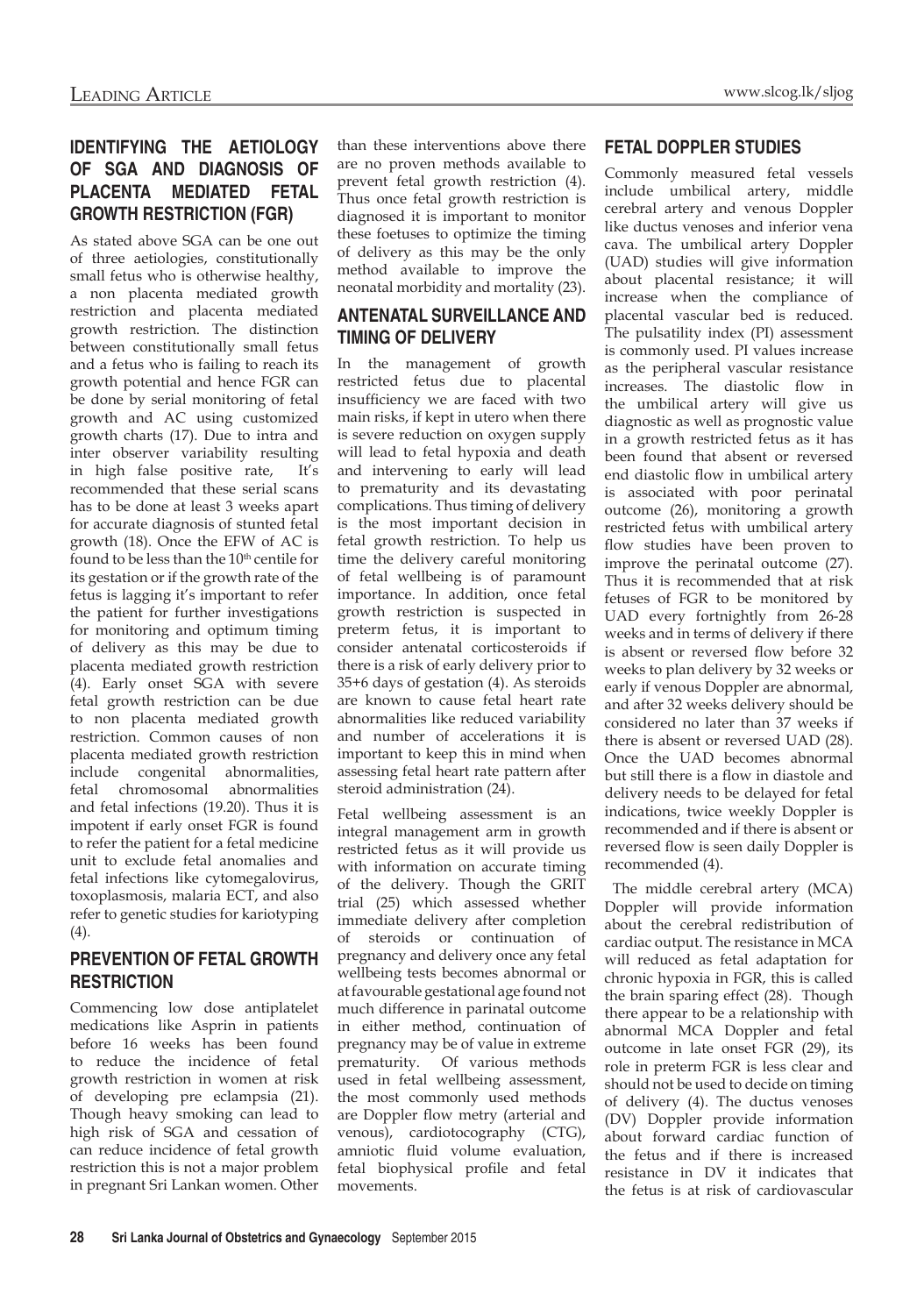deterioration (28). Especially in early onset FGR it is the strongest predictor of fetal acedaemia and death (30). The argument that UAD abnormalities are followed by MCA abnormalities and then DV abnormalities is logical and in fact there seems to be a temporal relationship in these tests. But it is not more common than any other pattern of progressive abnormalities (31). Due to the lack of concrete evidence of temporal relationship of Doppler studies in FGR a Cochrane review done on this topic has concluded "Use of more sophisticated Doppler tests like assessment of blood flow in the middle cerebral artery and ductus venosus has not been subjected to the rigorous evaluation in clinical trials so far and, therefore, cannot be recommended in routine clinical practice" (32).

Other than the Doppler studies none of the other fetal wellbeing tests have been proven to improve the perinatal outcome in morphologically normal FGR fetus when used alone for fetal surveillance, these include cardiotocography (CTG), amniotic fluid volume assessment and biophysical profile (4, 33, 34, 35). But there seems to be a place for these tests when they are used in combination with Doppler studies to improve the perinatal mortality and morbidity by helping in timing of delivery (36). When using CTG as a surveillance tool it has been found that computerized CTG (cCTG) predicted fetal academia better than traditional CTG by use of short term variation assessment but this is not available in Sri Lanka at the moment (33, 36).

Whatever the method used for fetal surveillance and timing the delivery, the best predictor of major morbidity and intact survival in FGR fetus without other morphological abnormalities is the gestational age at delivery and outcome was better if the fetus was 29 weeks or more at delivery (37, 38).

The delivery of FGR fetus should be performed in an institute where there are adequate facilities for neonatal assistance. Though there are no clear data about the mode of delivery, if the fetus is term and there is flow in the umbilical artery during diastole,

the woman can be offered a vaginal delivery provided good facilities for fetal monitoring is available (4). But if there is absent or reversed diastolic flow in Doppler or if the fetus is very preterm it's more prudent to offer an elective caesarean section as the fetus may not withstand the stressors of normal labour (4).

### **Conclusion**

When FGR complicates pregnancy, the perinatal outcome depends on accurate diagnosis, careful monitoring and proper timing of delivery of these fetuses. The accurate dating of pregnancy is of fundamental importance in this regard. The challenge faced by caregivers in FGR is finding causative factors that lead to abnormal placental development and finding of ways to modify this factors to minimize the occurrence of FGR. Until such time it's important that we monitor these pregnancies with careful maternal and fetal surveillance. Our aim should be to develop surveillance protocols to minimize the burden of iatrogenic prematurity with its associated high perinatal morbidity and mortality while minimizing the short and long term consequences of placental insufficiency to the fetus in uterus. ■

#### **references**

- 1. Garite TJ, Clark R, Thorp JA. Intrauterine growth restriction increases morbidity and mortality among premature neonates. American Journal of Obstetrics and Gynecology 2004;191:481–7. doi:10.1016/j.ajog.2004.01.036.
- 2. Gluckman PD, Hanson MA, Cooper C, Thornburg KL. Effect of In Utero and Early-Life Conditions on Adult Health and Disease. New England Journal of Medicine 2008;359:61. doi:10.1056/ NEJMra0708473.
- 3. Cox S. ACOG practice bulletin-Intrauterine growth restriction 2001;72:85.
- 4. THE INVESTIGATION AND MANAGEMENT OF THE SMALL-FOR-GESTATIONAL-AGE FETUS n.d. http://jsog.org.iis2105.shared-servers. com/GuideLines/The\_investigation\_ and management of the small-forgestational-age\_fetus.pdf (accessed 16 December 2015).
- 5. Soothill PW, Bobrow CS, Holmes R. Small for gestational age is not a diagnosis. Ultrasound in Obstetrics and Gynecology 1999;13:225–8. doi:10.1046/ j.1469-0705.1999.13040225.x.
- 6. Lee PA, Chernausek SD, Hokken-Koelega ACS, Czernichow P. International small for gestational age advisory board consensus development conference statement: Management of short children born small for gestational age, april 24-October 1, 2001. PEDIATRICS 2003;111:1253–61. doi:10.1542/peds.111.6.1253.
- 7. Figueras F, Figueras J, Meler E, Eixarch E, Coll O, Gratacos E. Customised birthweight standards accurately predict perinatal morbidity. Archives of Disease in Childhood - Fetal and Neonatal Edition 2007;92:F277–80. doi:10.1136/ adc.2006.108621.
- 8. Bukowski R, Saade G, Malone FD, Porter TF, Nyberg DA, Comstock CH, et al. Dating of pregnancy using last menstrual period, crown-rump length, or secondtrimester ultrasound biometry: results from the faster trial. American Journal of Obstetrics & Gynecology n.d.;189:S134. doi:10.1016/j.ajog.2003.10.262.
- 9. Chavez MR, Ananth CV, Smulian JC, Yeo L, Oyelese Y, Vintzileos AM. Fetal transcerebellar diameter measurement with particular emphasis in the third trimester: a reliable predictor of gestational age. Am J Obstet Gynecol 2004;191:979.
- 10. Morse K, Williams A, Gardosi J. Fetal growth screening by fundal height measurement. Clinical Obstetrics and Gynecology 2009;23:809.
- 11. Pearce J, CAMPBELL S. A comparison of symphysis-fundal height and ultrasound as screening tests for light-for-gestational age infants. BJOG 1987;94:100.
- 12. Jong CL, Gardosi J, Dekker GA, Colenbrander GJ, Geijn HP. Application of a customised birthweight standard in the assessment of perinatal outcome in a high risk population. BJOG 1998;105:531.
- 13. Cnossen JS, Morris RK, Riet G ter, Mol BW, van der Post JA, Coomarasamy A, et al. Use of uterine artery Doppler ultrasonography to predict pre-eclampsia and intrauterine growth restriction: a systematic review and bivariable metaanalysis. CMAJ 2008;178:701.
- 14. Perni S, Chervenak F, Kalish R, Magherini-Rothe S, Predanic M, Streltzoff J, et al. Intraobserver and interobserver reproducibility of fetal biometry.